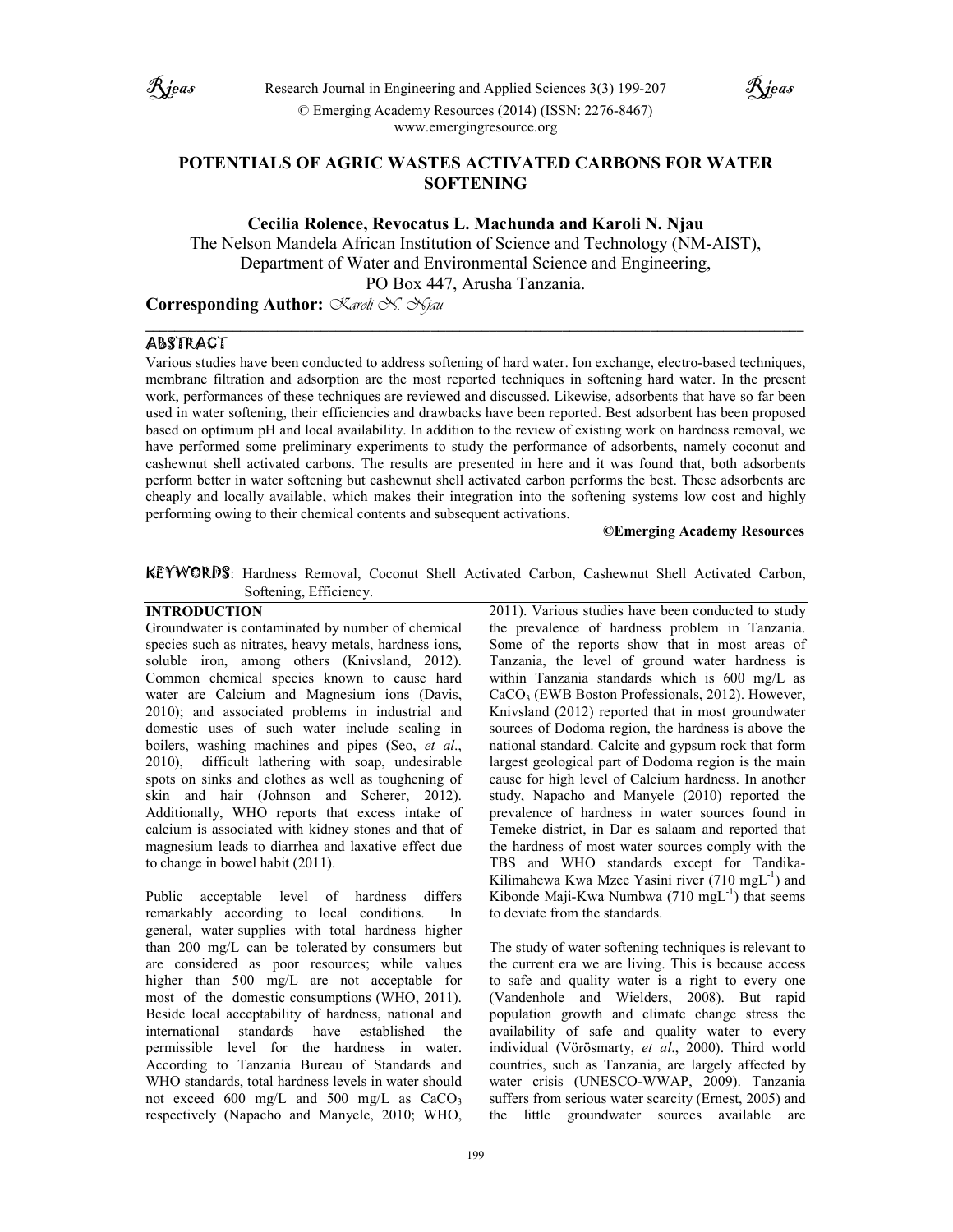contaminated by chemical species including hardness ions (Knivsland, 2012; Napacho and Manyele, 2010). Therefore, the need to purify water which was not suitable for human consumption such as hard water is essential. Since available techniques for water softening are not feasible to most of Tanzanians due to poverty they face, then cheaply and locally available technique is highly required. The present study attempts to explore the potentials of adsorption by using low-cost and locally available biomasses viz, CSAC and CNSAC in water softening. The results from this study will add knowledge in the field of water treatment and purification techniques which will in turn increase availability of safe and quality water to meet water demands of the people.

Techniques ranging from conventional to innovative ones are being applied to provide appropriate solution to water hardness. This paper presents techniques and materials used in water hardness removal as well as their efficiency in doing the same and especially focuses on efforts that have been carried out in Tanzania. Hardness removal efficiency, local availability of the material, adsorption/desorption time and capacity as well as adsorption pH will serve as the criteria for quick assessment of what are the best, innovative and sustainable materials for water softening.

# **Techniques for Hardness Removal**

In order to meet the standards of water quality, hardness has to be removed from water. As scientists struggle to find ways of softening hard water, some techniques are already discovered and they are in use. Although they show significant impact in removal of hardness ions, they are not free from setbacks. These methods include; ion exchange, electro-based techniques, membrane filtration and adsorption.

# **Hardness Removal by Ion Exchange**

Ion exchange involves the exchange of calcium and magnesium ions in water for sodium ions as the hard water flows through a resin containing sodium ions. Consequently, the water leaving the resin has sodium ions in the place of calcium and magnesium ions (Manahan, 2000). In the application of this methods, various materials are being used. These are sulphonated waste plastics and zeolites among others.

Sulphonated waste plastics are obtained after treating waste polystyrene plastics with sulphuric acid to introduce functional groups and they are used to produce resin for hardness removal (Pentamwa, *et al*., 2011). The resin contain Sodium which during softening process Sodium exchange with Calcium and Magnesium (Pentamwa, *et al.,* 2011). The reported efficiency of sulphonated waste plastics is 43%. That is to say only half of the total hardness is removed and hence this is not effective hardness remover.

Zeolites are aluminosilicates of Sodium that have three dimensional crystal structures, insoluble in water which enables them to exchange their ions with suitable amounts of other ions substance (Panayotova, & Velikov, 2002). Zeolites was used as an ion exchanger to soften hard water and reported to do well. Gholikandi, *et al*., (2010) found that zeolite is more efficiency in removing permanent hardness (72%) than temporary hardness (64%). The later observation is because zeolite has less ability to remove carbonates which account for temporary hardness. Maximum total hardness removal efficiency attained by zeolite is 70% (Badalians, *et al*., 2010).

The process of hardness removal by ion exchange raises two serious problems in water. One, it introduces excess sodium ions in water that may cause health problems for people who are not supposed to take salt (Frankel, 2011). Two, the method is said to remove all Calcium ions and Magnesium ions from water (Skimpton, *et al*., 2008) which are very essential for health (WHO, 2011). Thus, materials that could balance these issues while having higher softening efficiency will stand these setbacks and thus provide potential for highly efficient techniques with subsequent low cost.

Direct information on applicability of ion exchange technique in softening hard water in Tanzania is not known. However, there are companies dealing with construction and building material supply in Tanzania that also supply ion exchange softeners. Nabaki Africa is one of such companies. The clients of Nabaki Africa range from domestic owners, who get basic needs such as building materials, to industrial level, which obtain machines, like ion exchange softener, and other building materials (Nabaki Africa quality building material, n.d.). Since softeners are being supplied to the industries rather than to the domestic, it is obviously that hard water treatment by ion exchange is done at industrial level. The reason for less applicability of this technique at domestic level is expenses that has to be incurred to buy and install the equipments (Nabaki Africa quality building material, n.d.).

# **Electro-Based Methods for Hardness Removal**

Number of studies have been done to soften water by electro-chemical methods, whereby voltage is applied to the electrode and upon being charged, they become polarized and draw opposite charge ions from bulk solution towards their surface (Malakootian and Yousefi, 2009). The electro based techniques include electrodialyis, electrodeionization (EDI) (Younos and Tulou, 2005), electrocoagulation (EC) (Drouiche, 2007) and capacitive deionization (CDI) (Seo, *et al*., 2010). Electrodialysis is novel electro-based technique that is coupled with cation and anion exchange membranes (Nataraj*, et al*., 2006). It is well known method in water treatment plant. During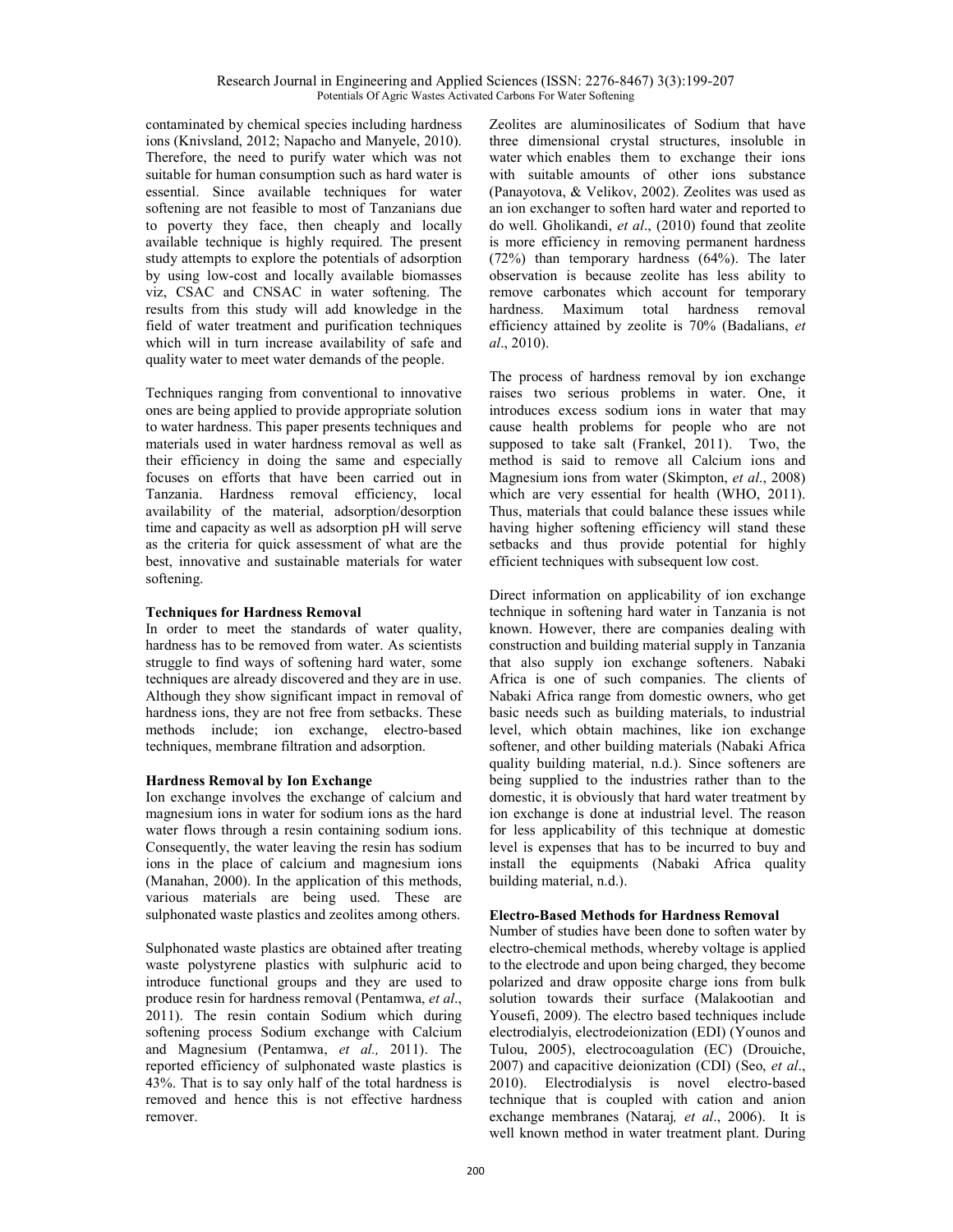water treatment process ions are exchanged under the influence of applied voltage. By so doing, contaminants such as hardness ions are removed. The efficiency of the electrodialysis method is said to depend on the applied potential. Maximum voltage for highest efficiency is 50V whereby 90% removal is attained (Nataraj*, et al*., 2006). The study conducted by Karabacakoğlu, et al., (2014) found that effectiveness of electrodialysis on hardness removal depend on type of membrane used. When Ionac MC3470 and MA3475 pairs of membranes are used, the removal efficiency for Calcium and Magnesium are 93% and 95% respectively at a pH of 6.8, feed concentration of 0.01 M and 2.6 mL/s flow rate. Removal efficiency of Neosepta CMX and Neosepta AMX pair at the same optimal conditions as previous case are 98.3% and 100% for Calcium and Magnesium respectively (Karabacakoğlu, *et al.,* 2014). The working pH (6.8) suggests that softened water by electrodialysis requires no pre and post treatment simply because the pH is almost neutral which is good for drinking water. Based on aforementioned studies, water softening by electrodialysis seem to be effective. However, high energy consumption and membranes requirements hinders its applicability especially in the community with low earning like Tanzanians.

EDI is a process which combines semi-impermeable membrane technology with ion-exchange media to provide a high efficiency desalination process under affection of applied current (Younos and Tulou, 2005). Optimum desalination is achieved when optimum current is applied. The application of EDI in hardness removal was studied by Fu, *et al*., (2009). They came out with the fact that an improved EDI technology is feasible for hard water softening. Lenntech (2012) added that EDI efficiency in hardness removal is about 99%. The limitation associated with this technique is that it can't soften water with hardness higher than  $1 \text{ mg/L}$  as  $CaCO<sub>3</sub>$ hence water must be pretreated (Lenntech, 2012). Pretreatment has cost implications in regard to this method.

Electrocoagulation (EC) is electro based technology used to remove dissolved contaminants such as metal ions from water (Drouiche, 2007). Principally, electrocoagulation works by introducing electric current to the aqueous medium whereby contaminants are stabilized by chemical reactions that make metal less soluble and easily removed by filtration (AWWT, 2014). Since electrocoagulation is capable of removing water contaminants, therefore it can be used to remove hardness from water.

Studies have been conducted to establish the efficiency of EC in removing hardness. It was found that at optimum condition using iron-rod electrode, maximum hardness removal efficiency attained was 97.4% (Malakootian, *et al*., 2010). Similar results

were reported by Malakootian and Yousefi (2009). They did an investigation on performance of electrocoagulation process using aluminium electrode in hardness removal where it was discovered that electrocoagulation process using aluminium electrode removes water hardness by 95.6%.

Capacitive Deionization (CDI) is recently capturing researchers' attention. The reason behind is low cost it bears in installation, operation and maintenance as compared to other desalination techniques (Seo, *et al*., 2010). The CDI is nothing but a technique for salt ions removal with the help of polarized carbon electrode of high surface area and low resistivity (Welgemoed and Schutte, 2005). In the process, cations and anions are electrosorbed on the electrode polarized by direct current and ions-free water is collected separately (Welgemoed and Schutte, 2005). The CDI has reported to be an alternative method to reverse osmosis (RO) as the latter being energy intensive technique (Zhou, *et al*. 2011; Seo, *et al*., 2010).

For the purpose of softening water, electrode used is crucial factor to put into consideration because of ions adsorption selectivity. For instance Gabelich *et al*., (2002) found that carbon aerogel electrodes preferentially remove monovalent ions than divalent ions. Since in most cases divalent ions are the main causative of water hardness (Meena *et al*, 2011), then carbon aerogel electrodes are not suitable for hardness removal. On the other hand, activated carbon electrode is reported to be suitable for hardness removal by CDI technology due to its preferential electroadsorption of divalent ions (Seo, *et al*., 2010).

Electro based techniques are reported to be time effective as require less time compared to conventional methods (Agostinho, *et al*., 2012). Furthermore, the process of softening is associated with acceleration of calcium carbonate precipitation there by reducing scale formation in the reactor (Agostinho, *et al*., 2012). However, energy consumption associated with electrolysis process increase running cost of these techniques (Frankel, 2011). The disposal of the precipitated scale and increased electrical resistance due to deposit at the cathode is another associated problem (Hasson, 2010). Applicability of electro-based techniques in softening hard water particularly in Tanzania is still restricted to the industrial level. The rationale for this remains to be high costs associated with installation and operation of the equipments (American Water Works Association, 2014).

# **Hardness Removal by Membrane Filtration Technology**

Membrane filtration technology is another method of water treatment. Specifically, for hardness removal from water, nanofiltration membrane are mostly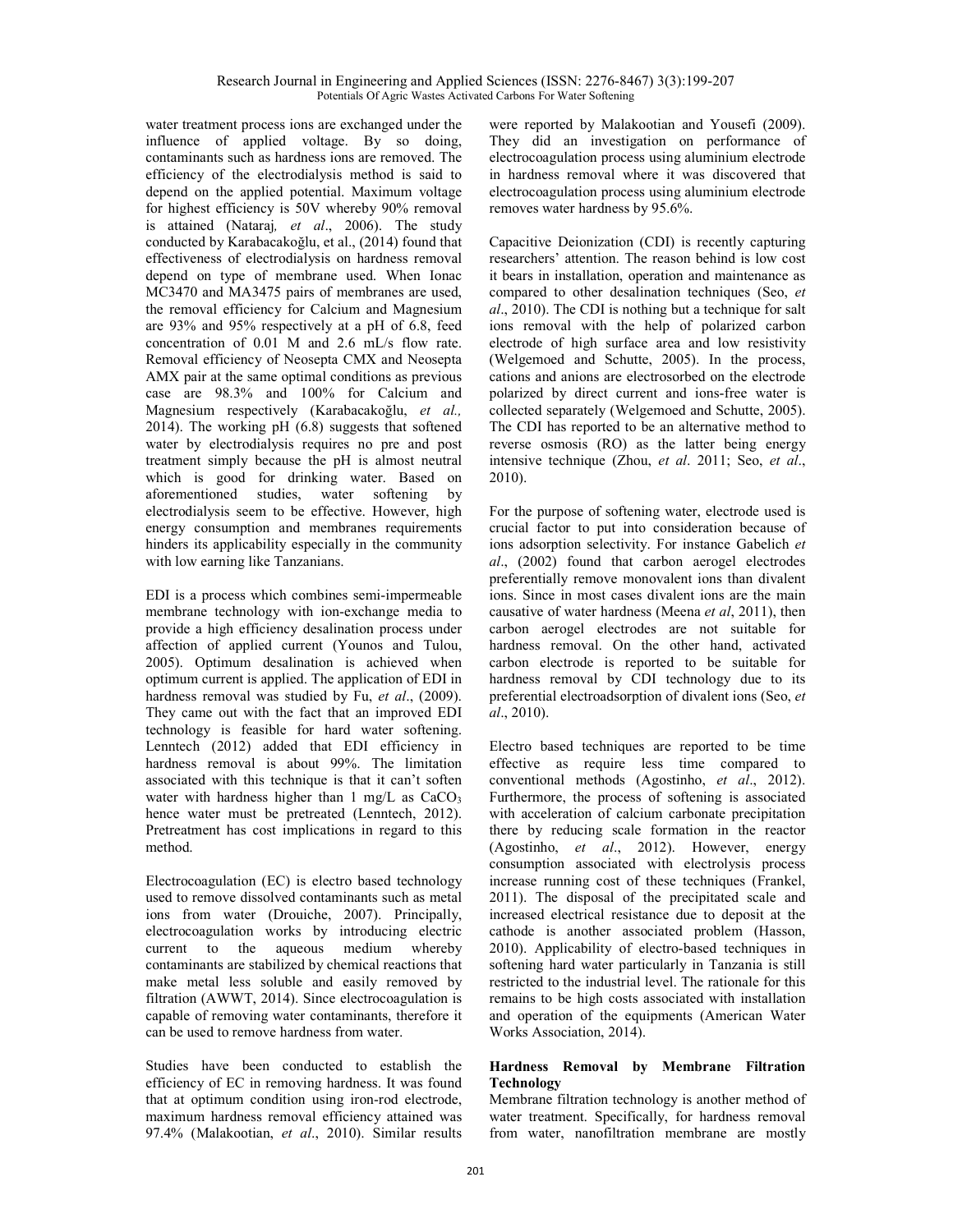applicable (Dow Water & Process Solutions, 2013). Nanofiltration membrane is one of pressure driven membrane technologies effective in salt removal from water (Eikebrokk, *et al*., 2006). Hardness removal requires operating pressure and pore diameter of  $10 - 20$  bar and  $0.5 -1$  nm respectively (Eikebrokk, *et al*., 2006). Hardness removal efficiency by nanofiltration ranges from 50% to 97% depending on the membrane selected (Younos nd Tulou, 2005). For instance, UTC 20 membrane is capable of maximum of 70% removal while NF90- 400 removes more than 97% hardness (Dow Water & Process Solutions, 2013).

Study conducted by Van der Bruggen and Vandecasteele (2003) found nanofiltration to be efficient in hardness removal regardless of number of parameters being removed simultaneous. According to them, with nanofiltration it is possible to remove hardness together with other parameters such as nitrates and pesticides without affecting hardness removal efficiency. This sounds to be of great value as more than one water problem is solved simultaneous. Izadpanah and Javidnia (2012) studied the ability of a nanofiltration membrane to remove hardness and ions from diluted sea water. The membrane type used was NE4040-90. They compared their results with reported results obtained from the use of other membrane types and concluded that nanofiltration can retain 95% of total hardness (Izadpanah and Javidnia, 2012).

Despite high efficiency of nanofiltration in hardness removal, drawbacks have also being reported. In order to achieve high efficiency, water need to be diluted to a certain conductivity and TDS (Izadpanah and Javidnia, 2012) which is not applicable for large scale water softening plant. Again, it has been reported that the efficiency is increased with the increase in operating pressure (Frankel, 2011). Increasing pressure has impact on energy consumption to generate more pressure. With the latter observation, nanofiltration technology to soften water is not free from high operation costs. However, it is a promising technique as it removes hardness by above 90%.

Tanzania lacks published information about the use of membrane based methods for hardness removal. So, it is not clear if these techniques are in use or not. But according to the high costs associated with the membrane technologies, it can be anticipated that the affordability of the techniques to Tanzania communities, which most of them are poor, is restricted. Lack of skilled personnel in that filed might also account for its restriction.

# **Hardness Removal by Adsorption**

Adsorption is becoming a promising approach for water treatment (Saeed and Hamzah, 2013). The reasons for its acceptance include its simplicity of design (Gayatri and Ahmaruzzaman, 2010), consumption of locally available waste material, sludge production and chemical consumption free (Saeed and Hamzah, 2013). For the purpose of removing hardness ions from water, various adsorbent materials are being used. Most of the adsorbents seem to fit adsorption isothermal theories that explain the suitability of the adsorbent in softening hard water.

Adsorbent materials that have so far been tested in hardness removal include pumice stone (Sepehr, *et al*, 2013), *Moringa oleifera* seed (Muyibi and Evison, 1994), polyacrylic acid (Gilbert, 2010) and peanut hull (Idris, *et al*., 2012) among others. These natural materials are preferred because of their easy modification thereby increasing the efficiency.

#### **Pumice Stone Adsorbent**

Pumice stone is a volcanic rock formed by solidification of frothy lava when highly pressurized and super-heated rock is vigorously erupted from a volcano (Sepehr, *et al*, 2013). Study conducted by Sepehr, *et al*. (2013) found natural pumice stone removing about 80% Ca ions and 50% Mg ions. Furthermore, alkali modified pumice stone were found to remove 95% Ca ions and 78% Mg ions at optimum adsorption conditions. Based on the aforementioned results, it is clear that pumice stone is good in removing Ca ions than Mg from hard water. It suitability is because of the  $SiO_2$  and  $Al_2O_3$  it contains that provide great chance of ion adsorption (Samarghandi, *et al*., 2013)

#### *Moringa* **Oleifera Adsorbent**

*Moringa oleifera* have been reported to be selective in a sense that Ca ions is more favored than Mg ions (Muyibi and Evison, 1994). The reason for that is likely to be smaller hydrated radius of Ca ions compared to that of Mg ions which leads to Ca ions to be adsorbed faster than Mg ions (Weber, 1972). Fahmi, *et al*., (2011) observed that hardness decreased with the increase of *Moringa oreifera* dose. In addition to that, it was reported that lower dose of *Moringa oleifera* (25-30 mg/L) is needed to remove hardness by less than 50%. The same study conducted by Fahmi *et al*., (2011) observed that hardness removal efficiency largely affected by water turbidity in a sense that the efficiency decrease with the increase of turbidity. Therefore, pre-treatment is required so as to achieve highest adsorption possible. However, *Moringa orifera* has the tendency of decomposing when exposed to water for some times and give odor smell. The smell is likely to again reduce the quality of treated water

# **Polyacyrilic Acid (PAA) Adsorbent**

Another adsorbent material of interest is Polyacyrilic acid (PAA). The latter is used in disposable diapers and feminine hygiene products as they have a tendency of absorbing water (Gilbert, 2010). Saeed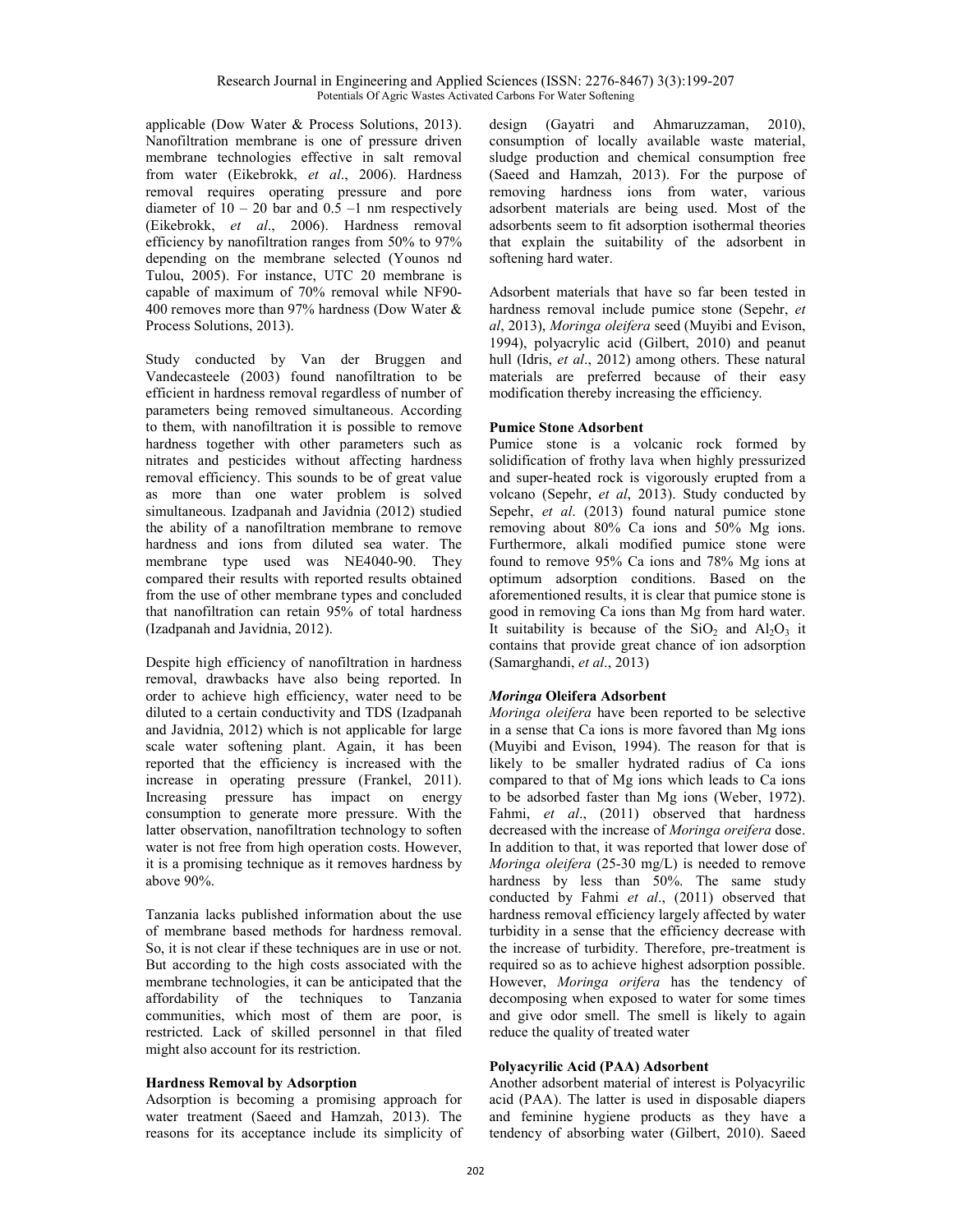and Hamzah (2013) found PAA to be applicable in hardness removal. In their study, the influence of adsorption parameters on hardness removal was studied and the findings prove that the maximum adsorption capacity of polyacrylic acid is attained at the pH of 6.3. The adsorbent were found to remove Ca ions by about 95% and Mg ions by about 94%. This high adsorption capacity might be due to the fact that in a water solution at neutral pH, PAA is an anionic polymer i.e. many of the side chains of PAA will lose their protons and acquire a negative charge (Orwoll and Chong, 1999). It was also observed that the percentage of ions removal increase with an increase in adsorbent dose. This is due to the fact that additional adsorbents provide more binding sites for ion adsorption. PAA has the property of swelling when dissolved in water at neutral pH (Rodríguez and Katime, 2003). However, the effect of this property to hardness removal is not reported.

# **Peanut Hull Adsorbent**

Peanut hull is carbonaceous, fibrous solid waste which encounters disposal problem (Idris, *et al*., 2012). Its bio-sorbent property is contributed by possession of insoluble organic compounds and poly functional groups such as  $NH_2$ , -COO-, -C=O, OHand PO<sub>4</sub><sup>2</sup> (Ilyas, *et al.*, 2013). The latter property makes peanut hull to be effective in removal of heavy metals (Ugwekar and Lakhawat, 2012) and dye bleaching (Hassanein, *et al*., 2011). Similar test was conducted by El-Sayed (2010) to remove water hardness ions. Results from this study shows that the maximum adsorption capacity was observed at pH 4.0 for the two metal ions and adsorption was increased with increasing adsorbent concentration and contact time. Additionally, both equilibrium adsorption isothermal models verified the suitability of the peanut hull. Langmuir equation showed that the maximum sorption capacities of metal ions onto peanut hull were 17.48 mg g-1 for Ca(II) and 16.36 mg g-1 for Mg(II) (El-Sayed, 2010).

Beside advantages offered by adsorption in water treatment, disadvantages have also being encountered. They include deterioration of adsorbent capacity as number of cycles increase (Dongre, 2013). Moreover, since high efficiency is attained at low pH (El-Sayed, 2010), pretreatment is inevitable and this imply extra operational costs.

Although most of adsorbent materials such as peanut hulls, pumice stones and *Moringa oleifera* are found in Tanzania, there is no published information to reveal the application of these potential adsorbents in hardness removal.

# **Hardness Removal Approaches in Tanzania**

A conversation made with local people leaving in one of the villages in Kisarawe district reports the water hardness in ground water sources found in that village. The treatment is done at the sources and

treated water is supplied to the villagers for domestic consumption. This information was confirmed by Daily news article  $(17<sup>th</sup>$  January, 2014) titled Kisarawe 104m/-water filtration launched. A project is funded by a Japanese company, Poly-Glu Social Business Limited. The actual hardness removal process undertaken is flocculation by which Poly-Glu is used to flocculate hardness ions. Thereafter, the filtration is done to provide water with reduced hardness (Mwakyusa, 2014). When asked about the quality of the treated water by aforementioned process, the villagers commented that the hardness is slightly reduced as hardness can still be felt during consumption of softened water. The conclusion that can be drawn here is that, flocculation is not efficient in softening hard water.

At the domestic level, hardness removal is done by boiling. Boiling is the conventional way of removing water hardness whereby the calcium carbonate are precipitated and filtered out (Sincero and Sincero, 2003). However, the efficiency of boiling to soften water is low. Its failure is due to the fact that boiling method can only remove temporary hardness (Spellman, 2000). If the water has permanent hardness, the problem will remain unsolved with the boiling technique.

# **Ideal Hardness Adsorbent or Remover**

Good material for hardness removal can be characterized by various criteria. The main criteria include adsorption/desorption capacity, adsorption/desorption time, hardness removal efficiency, maximum adsorption pH and availability of such materials. Among the many discussed hardness remover, polyacrylic acid has been found to meet many of the criteria as it removes 95% hardness at almost neutral pH (6.3). That means, it requires no pre and post treatment. Once the water is treated, it is ready for consumption. Pumice stone is another promising hardness remover. Its ability to remove Calcium nd Magnesium ions by 95% and 78% respectively (Sepehr, *et al*, 2013), and being locally available in areas with volcanic mountains justify its usability in hardness removal. For that case, in areas like Arusha, Tanzania, where volcanic mountains are found (Leakey*, et al*., 1972) pumice stone is the best hardness remover of choice. Alternative material that shows great efficiency in hard water softening is activated carbon. Seo, *et al*. (2010) used activated carbon impregnated in the cloth electrode thus the activated carbon composite electrode were used in the CDI process to soften water. It was found that activated carbon has high adsorption/ desorption capacity and can achieve adsorption and desorption at short period of time (Seo, *et al*. 2010). With this insight, activated carbon has the potentials of being good material in softening hard water.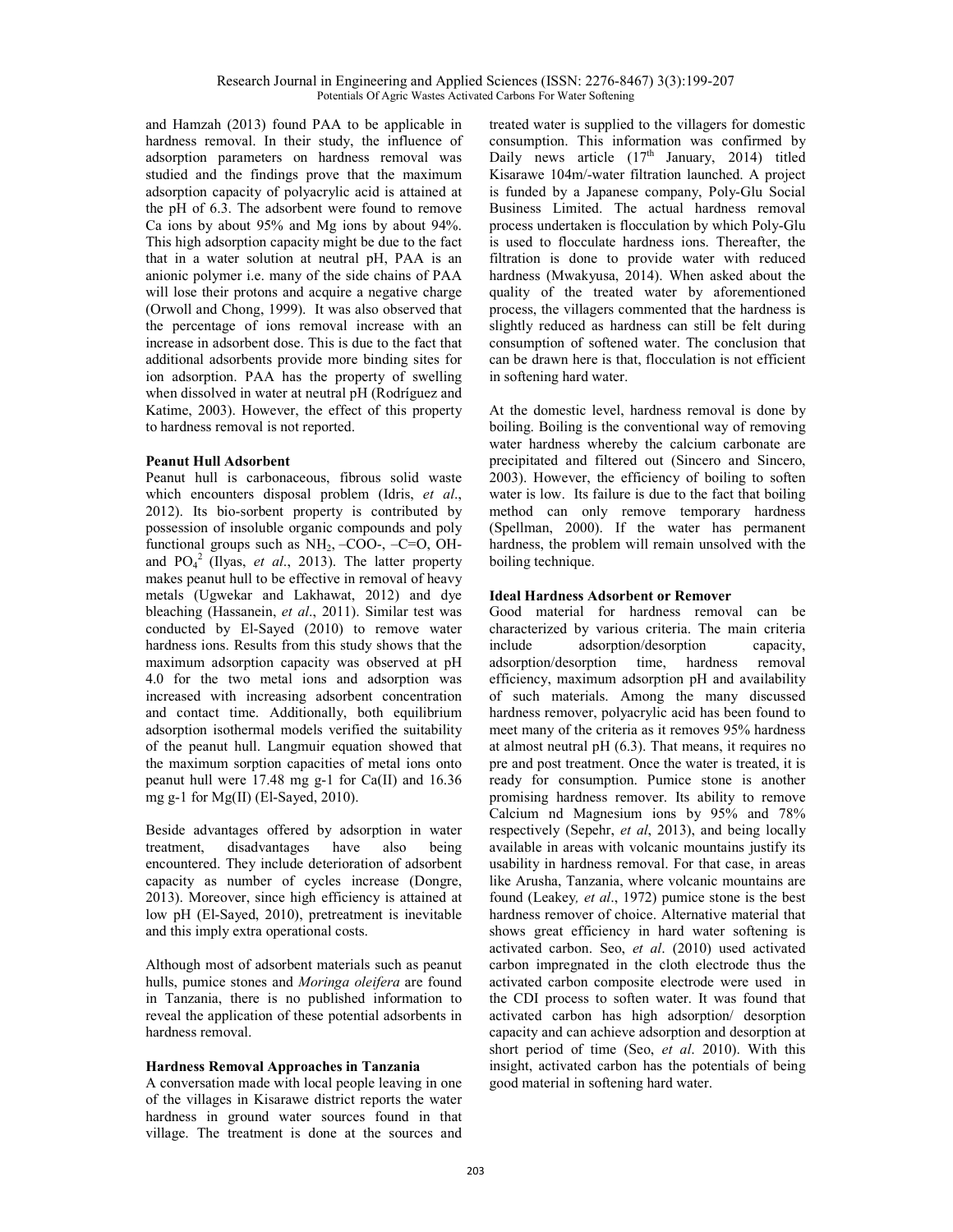Research Journal in Engineering and Applied Sciences (ISSN: 2276-8467) 3(3):199-207 Potentials Of Agric Wastes Activated Carbons For Water Softening

**CONCLUSION AND FUTURE PERSPECTIVES**  Essentiality of water for life demands us to pay attention not only to its availability but also its quality. As it has been pointed out earlier, water hardness is among the water quality hindrances. Techniques, namely ion exchange, electro-based techniques, membrane filtration and adsorption have been put in place to remove hardness from water. Not only that but also, various materials including zeolite, sulphonated waste plastics, pumice stones, peanut hull, activated carbon and PAA have been used in different settings to soften water. The reported capability of these methods and materials have been discussed in this paper.

High capability of activated carbon as reported in previous sections in this paper motivated us to carry out some preliminary experiments with activated carbon derived from agric wastes. Agro-waste materials, viz. coconut and cashewnut shells have been chosen to make activated carbon. Coconut shell activated carbon (CSAC) used was commercial, bought from KWHB Company. For cashewnut shell, activation process started by carbonization of materials which was achieved by heating the materials in  $400^{\circ}$ C furnace temperature under limited supply of oxygen for 1 hour. The resultant charcoal was soaked in 2M KOH overnight. The KOH saved as activating agent to introduce some functional groups and increase pores depth as previously reported. The charcoal was then washed, dried and grinded to get granular activated carbon made from cashewnut shells. Produced cashewnut shell activated carbon (CNSAC) together with commercial CSAC were used to soften synthetic hard water. It was revealed that, CSAC and CNSAC performed well in hardness removal.

Figures 1 and 2 show the trend of hardness removal efficiency of CSAC and CNSAC respectively at different adsorbent doses.



Fig. 1. Hardness removal efficiency as the function of adsorbent dose (CSAC). Temperature= $30^{\circ}$ C, pH=8, adsorption time=7 hours, shaking speed=100 rpm



Fig. 2. Hardness removal efficiency as the function of adsorbent dose (CNSAC and non-activated cashewnut shell charcoal). Temperature= $60^{\circ}$ C, pH=8, adsorption time=6 hours, shaking speed=150 rpm

From the graphs (figure 1 and 2), it is evidenced that as the adsorbent dose increases, efficiency also increases until the maximum adsorbent dose. Increase in hardness removal with an increase of adsorbent dose is due to the greater availability of exchangeable sites at higher concentration of adsorbent (Chakramarty and Srma, 2012). After maximum adsorbent dose, hardness removal efficiency trend start to descend as shown in the graphs. This suggests that, at maximum adsorbent dose maximum possible adsorption is attained and thereafter, there is no significant adsorption.

KOH Treated cashewnut shell activated carbon shows better removal efficiency than untreated one. The reason could be that KOH used to treat cashewnut shell charcoal increases the depth of the micropore hence increase surface area (Viswanathan, *et al*., 2009). Furthermore, KOH introduce functional group such as -OK which is important for adsorption (Viswanathan, *et al*., 2009). The rationale for untreated cashewnut shell activated carbon to remove hardness, though at a lower percentage, is possession of multiple bonds in the alphatic part and hydroxyl as well as carboxyl group on the aromatic party of its structure (de Sousa Riosa and Mazzettob, 2009).

CSAC and CNSAC tested to be efficient in removing hardness. Therefore, from these preliminary results, much details on the applicability of the materials and their activations are currently underway by the authors to shade more light on the potentials for water softening further research need to be done to investigate the performance of CSAC and CNSAC in softening water so as to improve the water access and supply to meet the millennium development goals. Such efforts are geared to establish optimum conditions such as adsorption/desorption time and capacity, adsorption pH and maximum possible efficiency they can attain.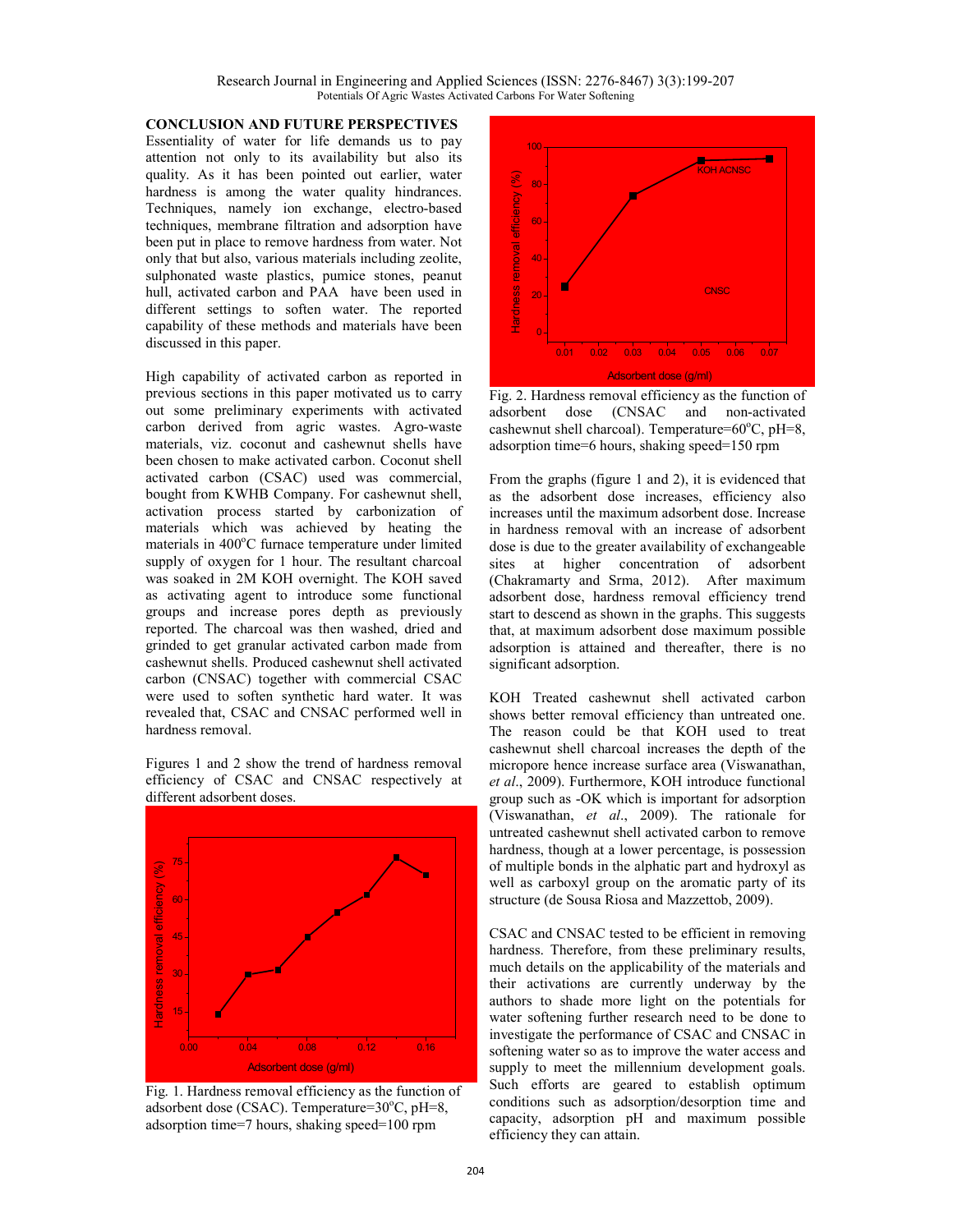Despite interesting efficiency displayed by adsorption technique using CSAC and CNSAC in water softening, there are some limitations encountered. They include uncertainty in sorption/desorption characteristic of the adsorbents, adsorbents regeneration requires a steam or vacuum source which is expensive in application, spent adsorbents raises the disposal problem and adsorbents tend to release solid particles which lead to increased total dissolved salts (TDS) in the treated water. For CNSAC, filtration takes long time, thereby negatively affecting analysis time which is required to be done immediately after batch experiment.

# **ACKNOWLEDGEMENT**

The authors wish to thank the department of Water Environment and Sustainable Energy (WESE), Nelson Mandela African Institution of Science and Technology (NM-AIST) for giving the facilities to carry out experiments.

# **REFERENCES**

Agostinho, L. C. L., Nascimento, L. and Cavalcanti, B. F., 2012. Water Hardness Removal for Industrial Use. *Application of the Electrolysis Process*. 1:460. doi:10.4172/scientificreports.460

American Water Works Association, 2014. Electrodeionization Companies in Tanzania. Retrieved from http://www.environmentalexpert.com/companies/keyword-electrodeionization-2468/location-tanzania

AWWT, 2014. Electrocoagulation- the process. Retrieved from http://www.**awwt**inc.com /**electrocoagulation**-treatment-parameters.php .

Badalians Gholikandi, G., Mehdi Baneshi, M., Dehghanifard, E., Salehi, S., & Yari, A. R., 2010. Natural Zeolites Application as Sustainable Adsorbent for Heavy Metals Removal from Drinking Water. *Iranian Journal of Science and Technology*, *4*(3): 302-310.

Chakramarty, S. and Srma, H. P., 2012. Defluoridation of Contaminated Drinking Water using Neem Charcoal Adsorbent: Kinetic and Equilibrium Studies. *International Journal of ChemTech Research*, 4 (2): 511-516.

Davis, M. L. 2010. *Water and Wastewater Engineering.* New York: McGraw-Hill Companies Inc.

De Sousa Riosa, M. A., & Mazzettob, S. E., 2009. Cashew Nut Shell Liquid (CNSL) as Source of Ecofriendly Antioxidants for Lubricants. In *13th International Conference on Synthetic Organic Chemistry*.

Dongre, R., 2013. Water treatment: What are the disadvantages of adsorption process/technology? Research Gate

Dow Water & Process Solutions, 2013. FILMTEC™ Reverse Osmosis Membranes Technical Manual.

Drouiche,N., Chaffour, N., Lounici, H., Mameri, M., 2007. Electro-coagulation of Chemical Mechanical Polishing Wastewater. *Desalination*, 214: 31-37.

Eikebrokk, B., Juhna, T., & Østerhus, S. W., 2006. Water Treatment by Enhanced Coagulation– Operational Status and Optimization Issues. *Techneau*, D 5.3. 1,

El-Sayed, G. O., 2010. Removal of Water Hardness by Adsorption on Peanut Hull. *Journal of International Environmental Application & Science*, 5(1): 47-55.

Ernest, D., 2005, the Reform of the Water Sector in Tanzania. In Tanzania, the Politics of War. Retrieved from

http://www.boston.com/news/world/blog/2008/05/in\_ tanzania\_the.html

EWB Boston Professionals, 2012. Tanzania Program Report of Assessment Trip. Retrieved from http://www.**ewbboston**.dreamhosters.com/.../fetch.ph p?...march**2012**triplongreportpa

Fahmi, M. R., Najib, N. W. A. Z., Ping, P. C., & Hamidin, N., 2011. Mechanism of Turbidity and Hardness Removal in Hard Water Sources by using *Moringa oleifera. Journal of Applied Sciences*, 11(16): 2947-2953.

Frankel, V. S., 2011. Seawater Desalination: Trends and Technologies. USA: Kennedy/Jenks Consultants

Fu, L., Wang, J., & Su, Y., 2009. Removal of Low Concentrations of Hardness Ions from Aqueous Solutions using Electrodeionization Process. *Separation and Purification Technology*, 68(3): 390- 396.

Gabelich, C.J., Tran, T.D., Suffet, I.H., 2002. Electrosorption of Inorganic Salts from Aqueous Solution using Carbon Aerogels. *Environment Science and Technology*, 36 (7): 3010–3019.

Gayatri, S. L., & Ahmaruzzaman, M., 2010. Adsorption Technique for the Removal of Phenolic Compounds from Wastewater using Low-cost Natural Adsorbents. *Assam University Journal of Science and Technology*, *5*(2): 156-166.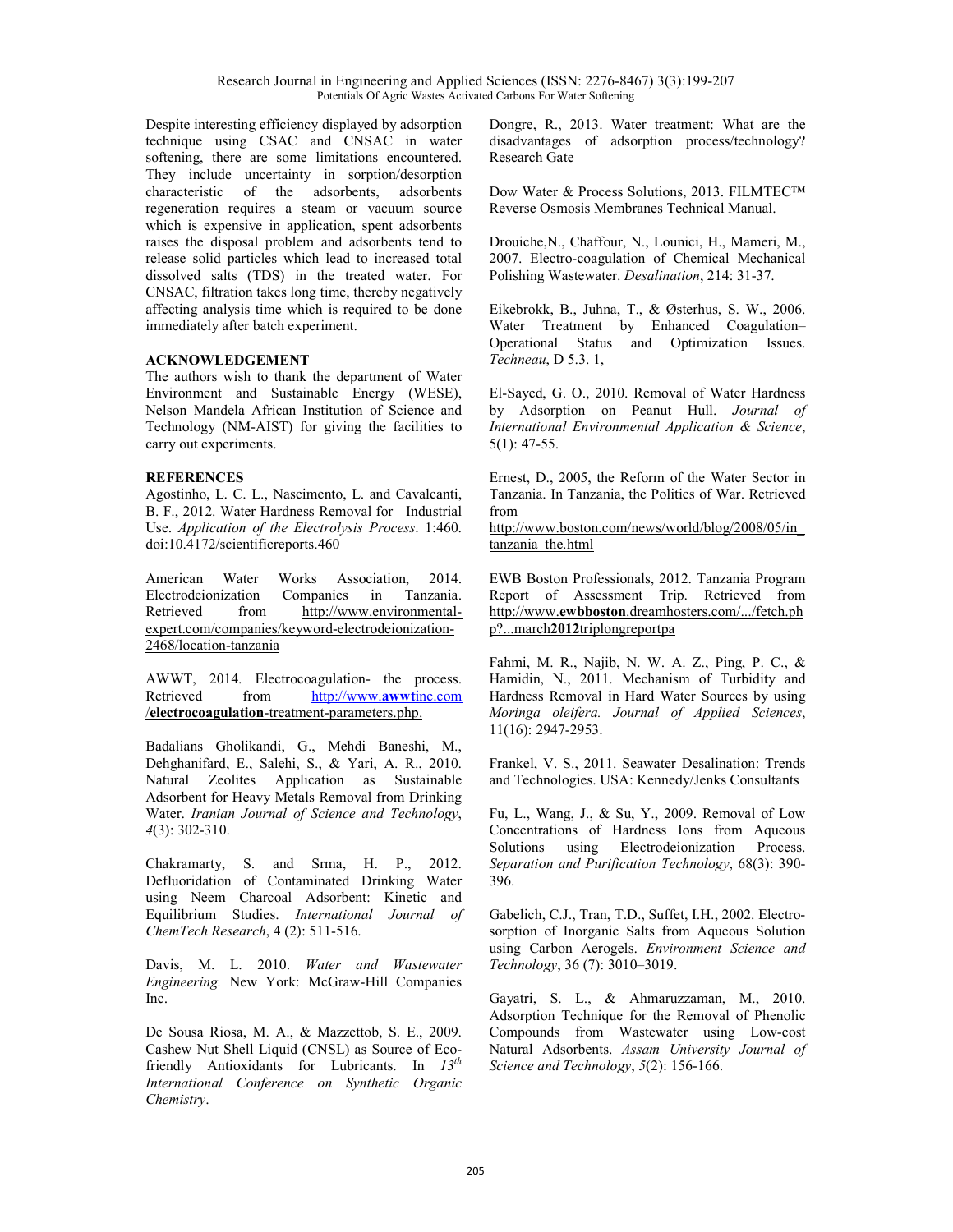Gholikandi, G. B., Orumieh, H. R., & Tashauoei, H. R., 2010. Characterization of Natural Zeolite and the Feasibility of Cations and Anions Removal from Water.

Gilbert, S. G., 2010. *A Small Dose of Toxicology: The health Effects of Common Chemicals*. United States, Healthy World Press.

Hassanein, M.M.M, El-Shami, S. M. and Taha, F. S., 2011. Evaluation of Peanut Hulls as an Alternative to Bleaching Clays. *Grasas Y Aceites,* 62 (3): 299-307

Hasson, D., Sidorenko, G., & Semiat, R., 2010. Calcium Carbonate Hardness Removal by a Novel Electrochemical Seeds System. *Desalination,* 263(1): 285-289.

Idris, S., Iyaka, Y. A., Dauda, B. E. N., Ndamitso, M. M., & Umar, M. T., 2012. Kinetic Study of Utilizing Groundnut Shell as an Adsorbent in Removing Chromium and Nickel from Dye Effluent. *American Chemical Science Journal*, *2*(1): 12-24.

Ilyas, M., Ahmad, A., & Saeed, M., 2013. Removal of Cr (VI) from Aqueous Solutions using Peanut shell as Adsorbent. *Journal of the chemical society of Pakistan*, *35*(3): 760-768.

Izadpanah, A. A., & Javidnia, A., 2012. The Ability of a Nanofiltration Membrane to Remove Hardness and Ions from Diluted Seawater. *Water*, *4*(2): 283- 294.

Johnson, R and Scherer, T., 2012. Drinking Water Quality. Testing and Interpreting Your Results: NDSU Extension Service

Karabacakoğlu, B., Tezakıl, F., & Güvenç, A., 2014. Removal of Hardness by Electrodialysis using Homogeneous and Heterogeneous Ion Exchange Membrane.: *Desalination and Water Treatment*, (ahead-of-print): 1-7.

Knivsland, S. M., 2012. Water Chemistry in the Bahi-Manyoni Basin in Tanzania. *Reprosentralen, University of Oslo* 

Leakey, M. D., Hay, R. L., Thurber, D. L., Protsch, R., & Berger, R., 1972. Stratigraphy, Archaeology, and Age of the Ndutu and Naisiusiu Beds, Olduvai Gorge, Tanzania. *World Archaeology*, *3*(3): 328-341.

Lenntech, 2012. Electrodeionization. Retrieved from http://www.lenntech.com › Library.

Malakootian, M., & Yousefi, N., 2009. The Efficiency of Electrocoagulation Process using Aluminum Electrodes in Removal of Hardness from Water. *Iranian Journal of Environmental Health Science & Engineering,* 6(2): 131-136.

Malakootian, M., Mansoorian, H. J., & Moosazadeh, M., 2010. Performance Evaluation of Electrocoagulation Process using Iron-rod Electrodes for Removing Hardness from Drinking Water. *Desalination*, *255*(1): 67-71.

Manahan, S. E. (2000). *Environmental Chemistry*. (7th ed) Boca Raton: CRC Press LLC

Meena, K. S., Gunsaria, R. K., Meena, K., Kumar, N. and Meena, P. L., 2011. The Problem of Hardness in Ground Water of Deoli Tehsil (Tonk District) Rajasthan. *Journal of Current Chemical & Pharmaceutical Sciences*, 2(1): 50-54

Muyibi, S. A. and Evison, L. M., 1994. *Moringa oleifera* Seeds for Softening Hard water. *Water Research*, 29 (4): 1099-1105

Mwakyusa, A., 2014, January 17. Kisarawe 104m/- Water Filtration Project Launched. Retrieved from http://www.m.dailynews.co.tz/index.php/localnews/27079

Nabaki Africa Quality Building Material, (n.d). Retrieved from http://www.nabaki.com/about-nabaki

Napacho, Z. A., & Manyele, S. V., 2010. Quality Assessment of Drinking Water in Temeke District (part II): Characterization of Chemical Parameters. *African Journal of Environmental Science and Technology*, *4*(11): 775-789.

Nataraj, S. K., Hosamani, K. M., & Aminabhavi, T. M. (2006). Electrodialytic Removal of Nitrates and Hardness from Simulated Mixtures using Ion‐exchange Membranes. *Journal of applied polymer science*, *99*(4): 1788-1794.

Orwoll, Robert A.; Yong, Chong S., 1999. "Poly(acrylic acid)". In: Mark, James E. *Polymer Data Handbook*: Oxford University Press, Inc. pp: 252–253.

Panayotova, M., & Velikov, B., 2002. Kinetics of Heavy Metal Ions Removal by Use of Natural Zeolite. *Journal of Environmental Science and Health, Part A*, *37*(2): 139-147.

Pentamwa, P., Thipthara, W., & Nuangon, S., 2011. Hardness Removal from Groundwater by Synthetic Resin from Waste Plastics. In: *Proceedings of 2011 4th International Conference on Environmental and Computer Science (ICECS 2011)*.

Rodríguez, E., & Katime, I., 2003. Some Mechanical Properties of Poly [(acrylic acid) - co - (itaconic acid)] Hydrogels. *Macromolecular Materials and Engineering*, 288(8): 607-612.